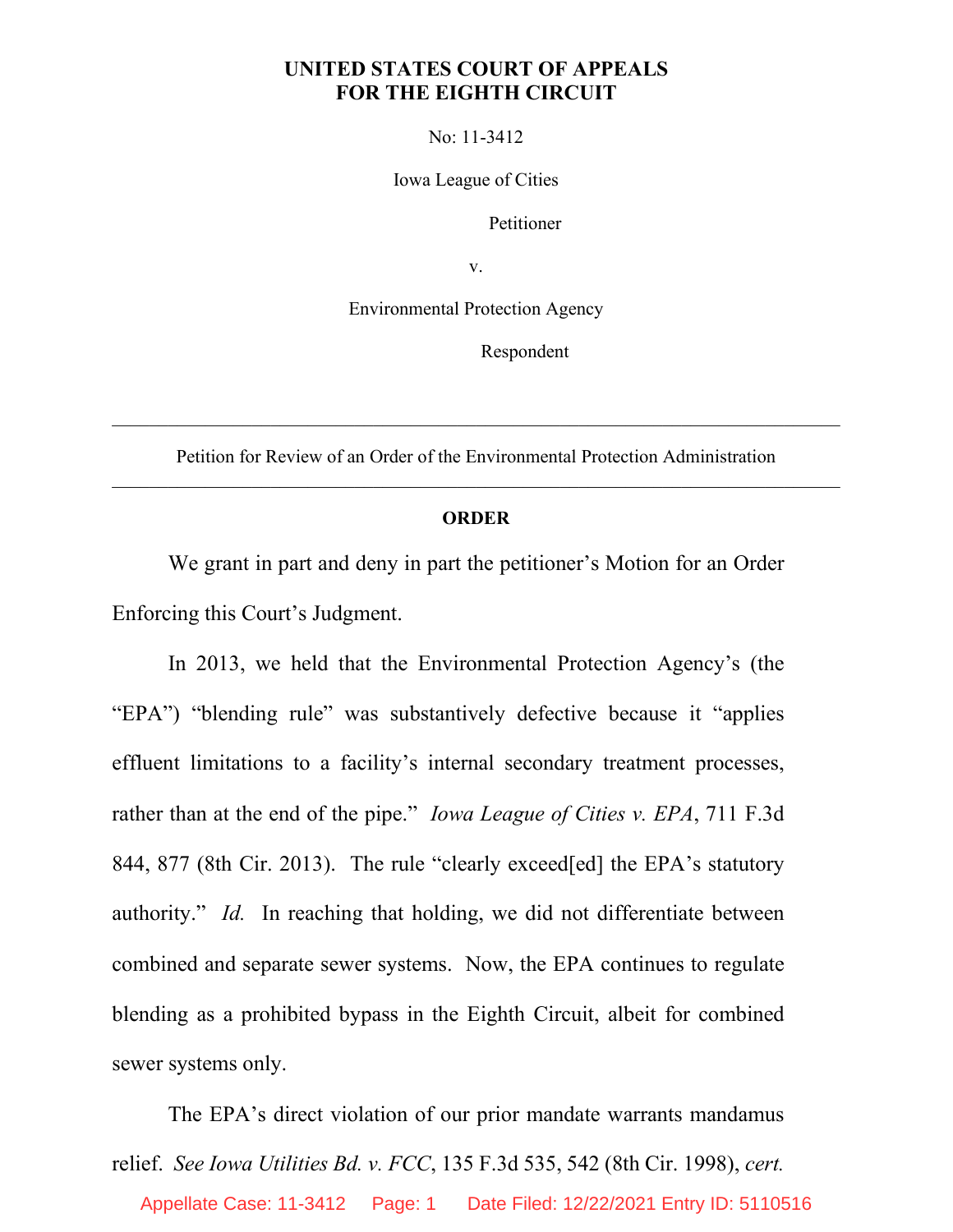*granted, judgment vacated on other grounds sub nom. AT&T Corp. v. Iowa Utils. Bd.*, 525 U.S. 1133 (1999) ("A federal court of appeals can use mandamus to preclude an agency from taking steps to evade the effect of its mandate, even if these steps were not expressly contemplated by the prior decision."). Mandamus is appropriate here because there is "no other adequate means to attain the relief desired," the right to issue the writ is "clear and indisputable," and the court is "satisfied that the writ is appropriate under the circumstances." *In re Brazile*, 993 F.3d 593, 594 (8th Cir. 2021) (per curiam). The EPA's *sub rosa* enforcement of its blending rule and its efforts to resist making its position public appear "calculated so as to evade ordinary appellate review." *Iowa Utils. Bd.*, 135 F.3d at 542.

Accordingly, we grant the petitioner's request for mandamus relief with respect to its challenge to the EPA's ongoing regulation of blending within the Eighth Circuit's jurisdiction. Our March 25, 2013, decision applied to regulations of blending in separate as well as combined sewer systems. The EPA is ordered to obey the court's mandate of August 7, 2013 and to cease and desist treating blending as a prohibited bypass within the Eighth Circuit "insofar as the blending rule imposes secondary treatment regulations on flows within facilities." *Iowa League of Cities*, 711 F.3d at 878.

We deny the petitioner's request for a nationwide mandate relating to its challenge of the EPA's non-acquiescence, however. All of the petitioner's